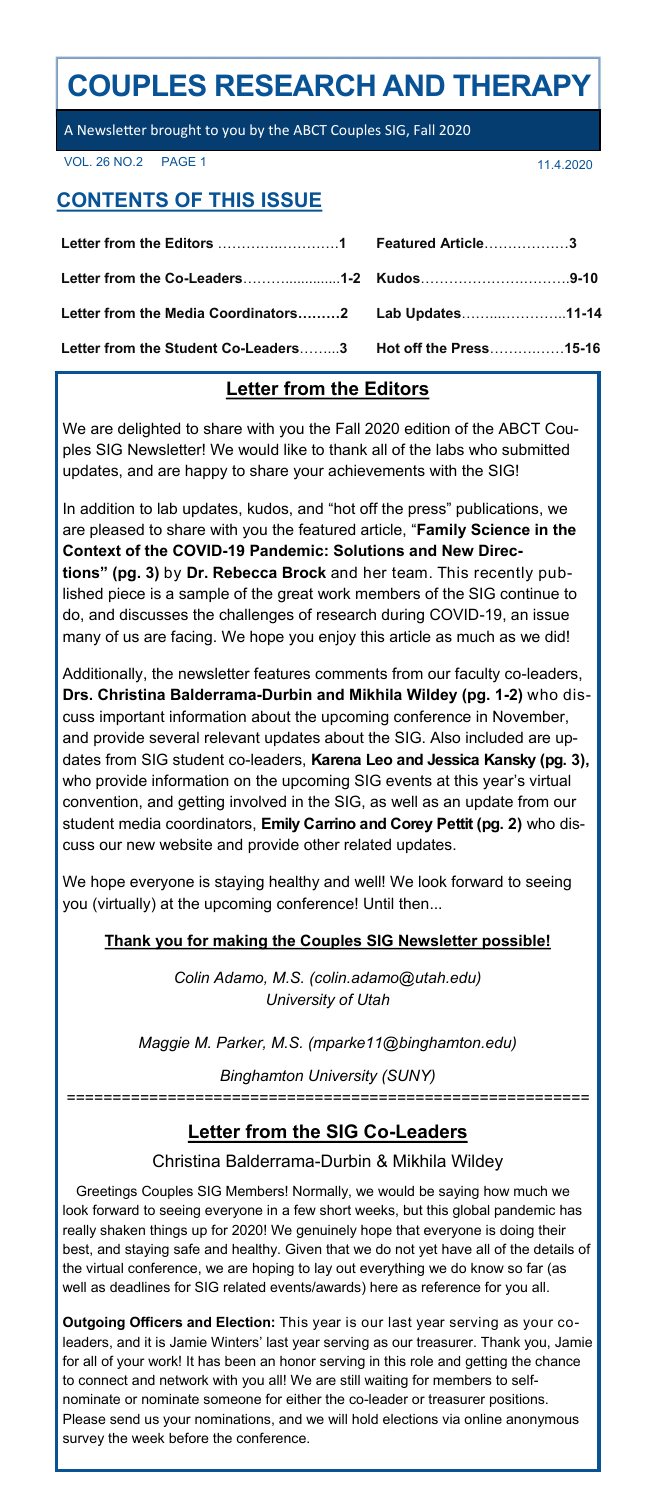**Underrepresented Scholars Fund:** This year will be the second year we will be offering the Underrepresented Scholars Fund, which is a fund targeted to supporting the scholarly and professional development activities of students from underrepresented backgrounds. Applications are still being accepted – please see the details from Brian Baucom in your email (or contact him for more info –

brian.baucom@utah.edu). Built into this fund is also an opportunity to connect with a mentor, so we encourage students from underrepresented backgrounds to apply. We will discuss the outcome of the award at the SIG business meeting.

**New Mentoring Event:** Based on suggestions we have received from students, we have expanded the mentoring program embedded within the Underrepresented Scholars Fund to make it available to all students within the SIG. Please see the details in your email from our student co-leaders which instructs students who want a mentor to select from a long list of professional members in the SIG. We are asking that each mentor-mentee that gets matched meet for about 30 minutes during the week of the conference (or another time if it is more convenient prior to the conference). Thank you to all of the professional members who volunteered to mentor!

### **ABCT convention events:**

*Main convention:* If you haven't been keeping up, this year's convention will be held entirely virtually primarily **from Thursday November 19th -Sunday November 22nd from 10:30am to 8:30pm EST**. Sessions will be pre-recorded for the most part, with some sessions holding some live components (with the Q&A in particular). Ticketed sessions will be held earlier in the week, and the SIG Expo event will be on **Friday November 20th from 6:30-8:30pm EST.**

*Preconference event:* The preconference this year will be via Zoom (meeting details to follow on the listserv) on **Wednesday November 11th from 5-6:30pm EST.** Based on our excellent discussion last year, and our commitment to enhancing diversity/ inclusion into our work, we will be having each of the volunteers from the workgroups (research, teaching, clinical; these were in the public spreadsheet on enhancing diversity within our SIG) lead discussions in each of the respective areas. We are still working out the details of what each group will present, but we hope that this meeting will be an engaging manner in which to move some of our ideas to enhance diversity, inclusion, and equity within the SIG forward through concerted actions.

*Business Meeting:* The business meeting will be hold via Zoom (again, meeting details to follow on the listserv) on **Thursday November 19th from 3-4pm EST.** At our business meeting this year, we will announce the new officers (please nominate yourself or another member for an available position), present the Robert L. Weiss Student Research Awards, collect dues and update our membership lists/info. We will also discuss the status of the Underrepresented Scholars Fund, and we will introduce a new Early Career Award (that will likely be offered beginning in 2021). If you have other items you would like to add to the agenda, please let us know.

*Welcome Party/Cocktail hour:* We will be hosting a virtual student happy hour/ cocktail party, and the student co-leader's letter in this newsletter will contain more details about this event. During this event, we hope to start a new tradition in congratulating our recent doctoral graduates in the SIG.

We understand this period of time has been challenging for everyone, and we greatly appreciate everyone making efforts to keep our SIG lively and active. We are looking forward to "seeing" everyone next month! Please don't hesitate to contact us if you have any questions.

> Mikhila Widely & Christina Balderrama-Durbin ([wildeymi@gvsu.edu\)](mailto:wildeymi@gvsu.edu) & ([cbalderr@binghamton.edu\)](mailto:cbalderr@binghamton.edu)

# Media Coordinators Update Emily Carrino, B.A & Corey Pettit, B.A.

================================================================

Hi Couples SIG! After launching a new website last semester (https:// abctcouples.org/), we're excited to continue refining its features. We're aware that several of the resource documents are out of date, including lists of graduate student advisors, current members with private practices, couple-focused assessment tools, and couple-focused internship sites. We are planing to send out forms in December to gather information to update these documents, so please be on the look out for that email! We also invite any feedback you may have more broadly about the website. If you would like to be added to the listerv, please email **abctcouplessig@gmail.com**.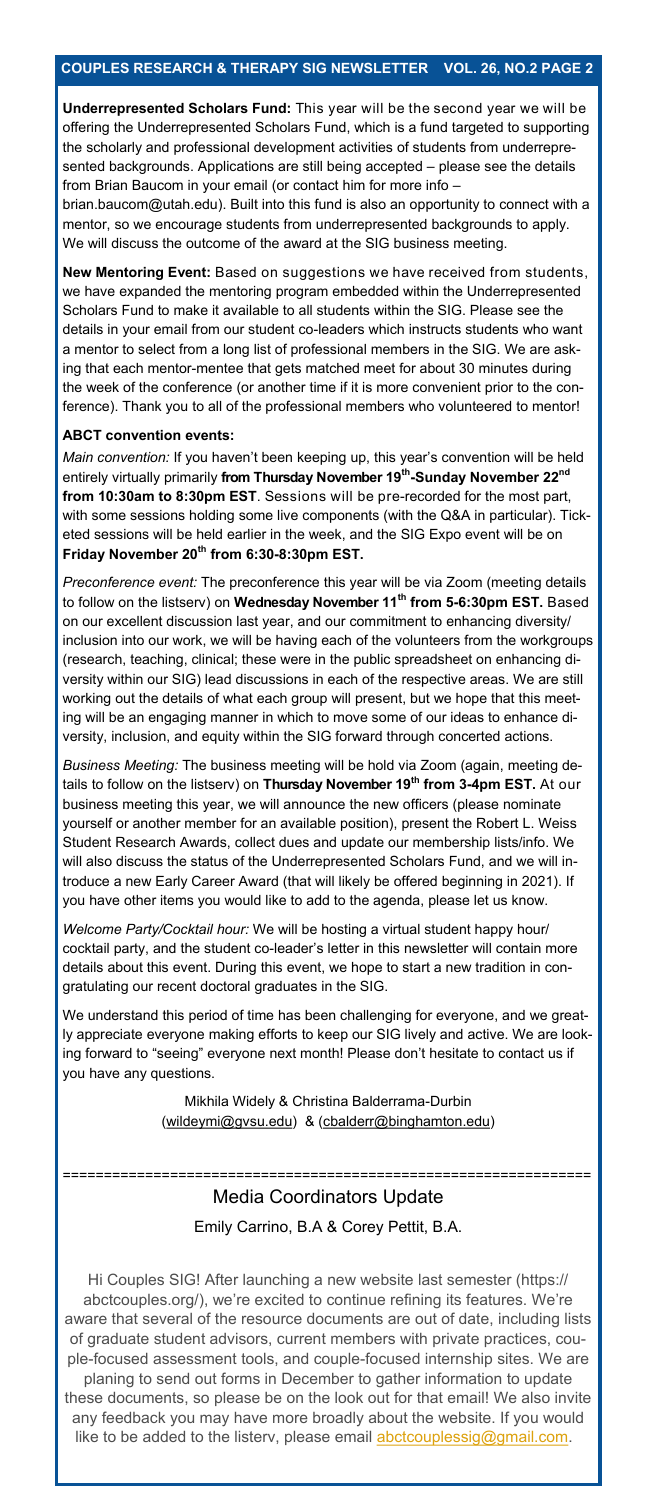### **Letter from the SIG Student Co-Presidents**

Jessica Kansky<sup>1</sup> & Karena Leo<sup>2</sup> <sup>1</sup>University of Virginia; <sup>2</sup>University of Utah

Hello from your Student Leaders!

Our first term as your student leaders has been anything but what we had expected! We hope you are all doing well and staying safe and healthy during this extended telework experience and unprecedented time. Due to ABCT occurring virtually this year, we wanted to share with you several opportunities for networking, socializing, and learning the Couples SIG is offering

#### **Couples SIG Cocktail Party**

The Couples SIG Cocktail Party has been a hit in previous years. We want to keep this tradition going strong, so we are currently working on organizing a virtual happy hour during the ABCT conference. The Virtual Happy Hour will be tentatively held on **Saturday from 6:30pm- 8:30pm EST**. This is our first-time planning a virtual happy hour and we are still working on the details so be on the lookout for e-mails regarding happy hour updates and link to the virtual event!

#### **Couples SIG Student Symposium**

We want to reiterate our gratitude for all of the impressive student abstract submissions to represent the Couples SIG at ABCT in the student-organized and led symposium. We want to congratulate Lisa Godfrey, Binghuang A. Wang, Alexander Crenshaw, and Kendell Doyle on their upcoming symposium that can be viewed **Sunday November 22nd, 2020 from 3:15-4:45pm**. The symposium is titled, "Fostering Intimacy and Emotional Connection in Diverse Couples Across Relational Contexts."

#### **Couples SIG Mentoring Opportunities**

The Couples SIG has recently launched several mentoring and networking opportunities. We have sent an e-mail regarding how to sign up as a mentee to get matched with a mentor in the Couples SIG and please let us know if you have any questions about this opportunity. We encourage all the students to sign up and thank you to all the mentors that have volunteered!

#### **Get Involved!**

We wish that we could meet you all in Philadelphia at the ABCT conference, but we are looking forward to working with you all virtually for the foreseeable future! As always, we are very open to suggestions, concerns, questions, and feedback. Please do not hesitate to contact us at any time. Don't forget to join the Couples SIG and the SIG listserv (couples-sig@sfu.ca) if you haven't done so already. We are looking forward to meeting you virtually soon!

> Jessica & Karena [\(jk3gm@virginia.edu\)](mailto:jk3gm@virginia.edu) & ([karena.leo@utah.edu\)](mailto:karena.leo@utah.edu)

============================================================

### **FEATURED ARTICLE**

Family Science in the Context of the COVID-19 Pandemic: Solutions and New Directions

Rebecca L. Brock<sup>a</sup> & Lauren M. Laifer<sup>a</sup> **Department of Psychology, University of Nebraska-Lincoln** 

Full article citation: Brock, R. L., & Laifer, L. M. (2020). Family science in the context of the COVID-19 pandemic: Solutions and new directions. Family Process, 59(3), 1007-1017.

The coronavirus disease 2019 (COVID-19) pandemic has precipitated substantial global disruption and will continue to pose major challenges. In recognition of the challenges currently faced by family scientists, we share our perspectives about conducting family research in the context of the COVID-19 pandemic. There are two primary issues we address in this article. First, we present a range of potential solutions to challenges in research, resulting from the pandemic, and discuss strategies for preserving ongoing research efforts. We discuss approaches to scaling back existing protocols, share ideas for adapting laboratory-based measures for online administration (e.g., using video chat platforms), and suggest strategies for addressing missing data and reduced sample size due to lower participation rates and funding restrictions. We also discuss the importance of measuring COVID-19 relevant factors to use as controls or explore as moderators of primary hypotheses. Second, we discuss how the COVID-19 pandemic represents a scientifically important context for understanding how families adjust and adapt to change and adversity. Increased stress precipitated by the pandemic, varying from acute stress associated with job loss to more chronic and enduring stress, will undoubtedly take a toll. We discuss ways that family scientists can contribute to pandemic-related research to promote optimal family functioning and protect the health of family members.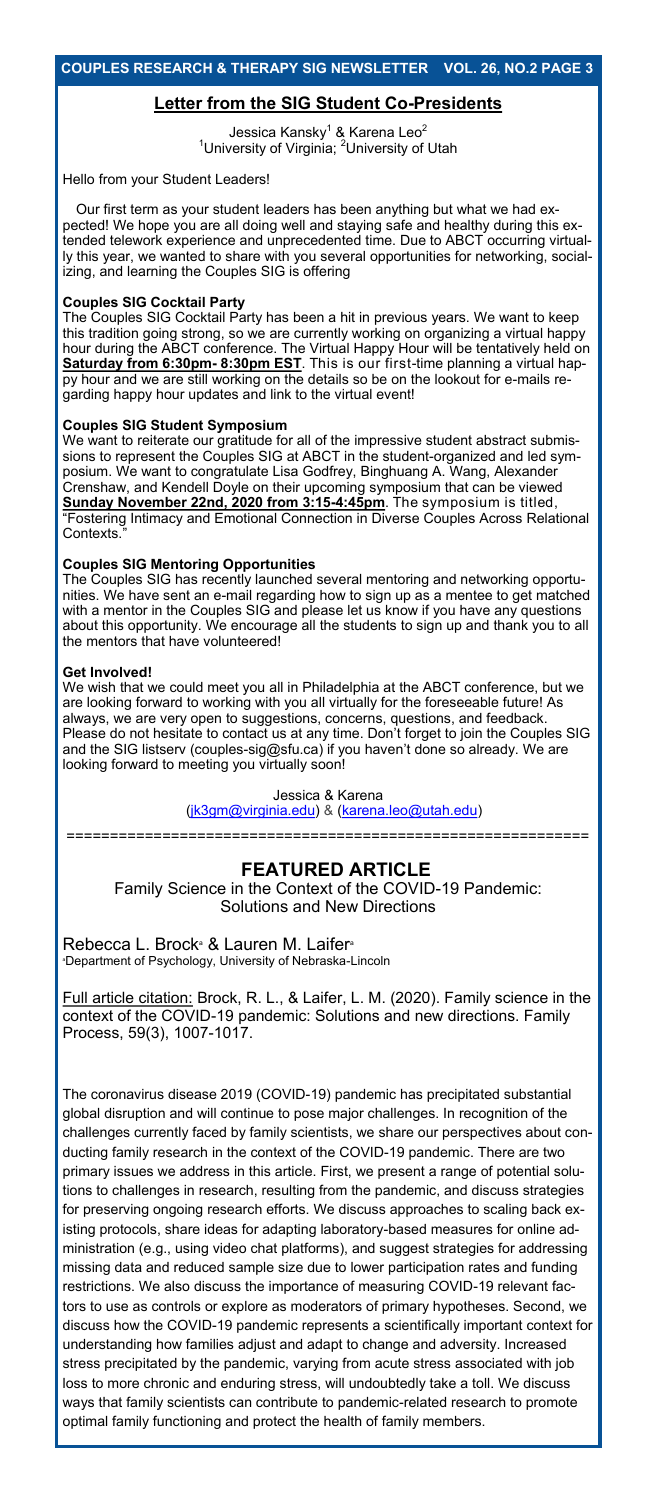The novel coronavirus disease 2019 (COVID-19) has profoundly impacted society at large. In addition to economic disruptions and significant burden placed on healthcare systems, the COVID-19 pandemic has undermined—and will continue to undermine—the physical and mental health of individuals across the globe. As family scientists, we must navigate unforeseen challenges as we abruptly pivot to salvage ongoing research and make plans for the future of our research programs. Moreover, we are uniquely positioned to investigate how to best build resiliency in families amidst large-scale systemic changes that can undermine family functioning. The primary aims of this article were to (a) present a range of potential solutions to problems threatening the rigor of ongoing research and (b) propose new directions in family science aimed at understanding how families adapt to change and adversity arising from the pandemic.

#### **Strategies for Preserving Ongoing Research**

One of the most pressing questions facing many family scientists is how to preserve the rigor of ongoing research that has been derailed by the pandemic (e.g., longitudinal studies put on hold, resulting in missed assessments during critical periods of development). There are numerous challenges to address that could require sweeping changes to research designs. In-person data collection might not be advisable when considering participant safety—or could be expressly prohibited at times—which limits the feasibility of certain methods commonly employed in family research (e.g., behavioral observations in controlled laboratory settings, neuropsychological testing, biological measures, in-person interventions or experimental manipulations). Additionally, both researchers and participants might be coping with elevated stress and adversity while adapting to altered roles and routines. Consequently, research participants might be less engaged in research or unwilling to participate altogether, thereby threatening the reliability and validity of scores and contributing to elevated rates of missing data. Researchers may not have as much time or energy to devote to data collection efforts as in the past and may feel overburdened in anticipation of potential budget cuts or limits on extensions to grant funding in the upcoming months and years. Another challenge faced by investigators is restricted access to offices, laboratory spaces, and on-site resources. As such, difficult decisions must be made about which aspects of carefully constructed research designs, if any, can be changed to accommodate new constraints and loss of resources. We now turn to a discussion of possible adaptations to consider for ongoing research, drawing largely from existing tools and approaches that are established in the literature.

### *Scale back existing laboratory-based protocols and apply technology in innovative ways*

Online data collection has become relatively mainstream, particularly for administering questionnaires. As such, a relatively straightforward adaptation to laboratorybased research involves asking participants to complete surveys from home rather than in the laboratory. Of course, even this is not a simple transition, as it requires institutional review board approval, an appropriate device (e.g., smartphone) and reliable access to internet connection in participants' homes, and clear instructions to minimize confounds (e.g., asking participants to complete the survey in a private location with minimal distractions). However, research has demonstrated psychometric equivalence of paper-andpencil and Internet formats of questionnaires often used in family research (Brock et al., 2012, 2015). As such, validity and reliability concerns associated with this shift in approach are minimal.

For investigators who routinely use laboratory-based methods such as behavioral observation paradigms in carefully controlled environments, experimental manipulation, inperson interventions, or methods that require equipment that is not easily transported, new ways of measuring constructs of interest should be considered. Of course, these changes will not be feasible in all circumstances. For example, neuroimaging in the home is not an option. But, by stepping back and thinking creatively, there is the potential for considerable innovation in family science. Fortunately, many laboratory-based measures and protocols can be adapted for online administration. Telehealth and video conferencing are increasingly used for clinical interventions and are viable options for investigators conducting treatment outcome research (e.g., Arnberg et al., 2014; Perle & Nierenberg, 2013). Further, prior to the pandemic, researchers were already effectively transitioning to video chat platforms for administering assessment tools that require interactions with investigators (e.g., Bridgers et al., 2020; Sheskin & Keil, 2018). There are numerous benefits inherent to homebased assessments, including increased ecological validity, more diversity in samples, reduced barriers such as travel and parking costs, and enhanced participation rates. Further, in the context of safety concerns related to COVID-19, participants might experience elevated stress and anxiety when attending in-person appoint-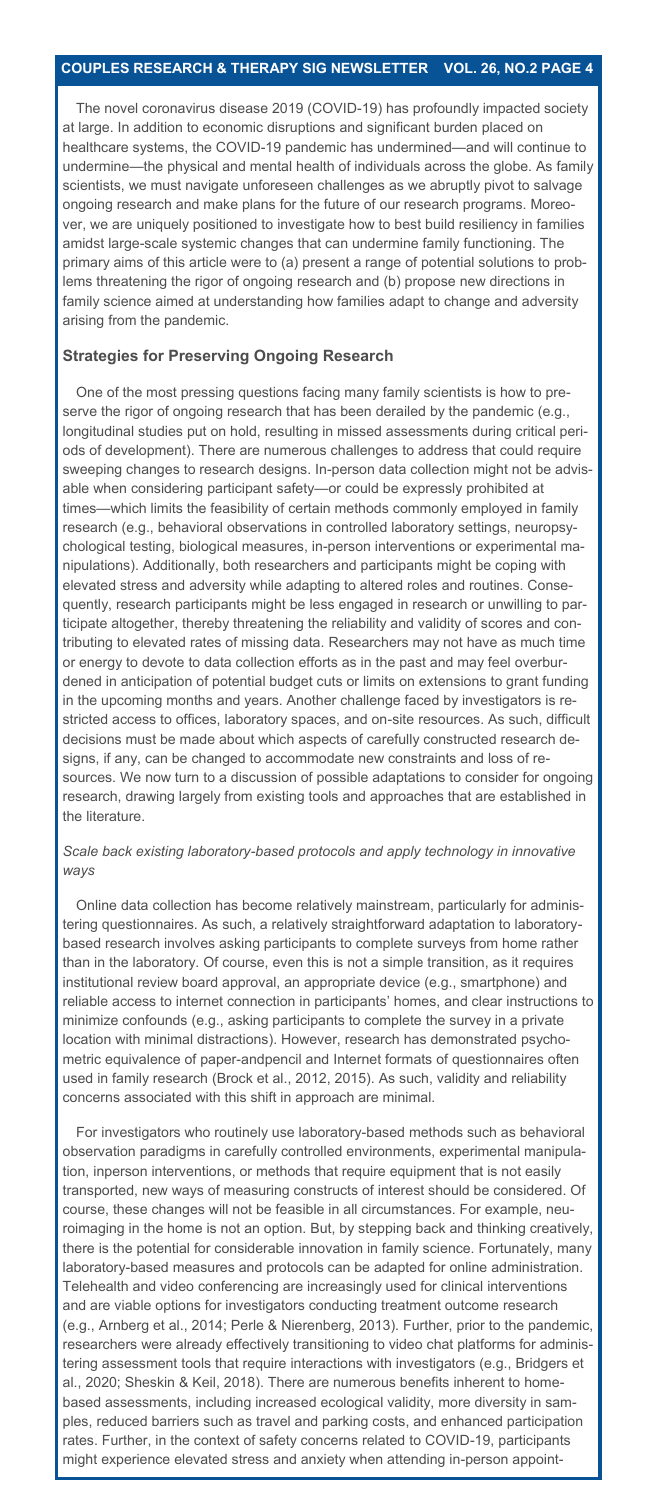ments, which could introduce significant confounds. Further, it is unlikely that participants who are at greater risk of complications from contracting COVID-19 (e.g., those who are immunocompromised or pregnant) will be receptive to attending lab appointments which could decrease generalizability of findings. As such, the benefits of remote assessments that allow for research participation from the comfort and safety of one's home are not trivial.

Of course, there are also drawbacks to consider when collecting data remotely and adapting laboratory-based protocols for use on video platforms. Most notably, participants must have reliable internet access and a device that can be used with the required software. There are also extra steps that need to be taken in service of standardization and preserving the internal validity of scores derived from these approaches. For example, observational paradigms of family interactions can be implemented by stipulating where and for how long the interaction will take place, asking if the parent and child can be alone in a room together so that other family members do not interrupt or influence relationship dynamics, and standardizing the props used during interactions as much as possible (e.g., perhaps you mail or deliver a toy in advance of the interaction that the child can then keep as a gift). As is customary with laboratory-based paradigms, we carefully track and record any potential confounds (e.g., the presence of significant distractors, technology failures) that emerge and account for these in the data analysis stage; however, this becomes absolutely essential when altering study protocols mid-study. When analyzing data, it will also be important to control for where and when participants complete the study procedures (e.g., in the home post-COVID versus in the lab pre-COVID) if these changes are made in the context of an ongoing project.

#### *Plan for higher rates of missing data and smaller sample sizes*

Careful planning goes into research to ensure (a) adequate power to test hypotheses and (b) maximum retention and participation rates. These considerations are particularly important to family scientists who often employ advanced quantitative techniques that require larger sample sizes. Yet, in the context of the COVID-19 pandemic, the reality is that we might not reach our original goals for recruitment and participation. Fortunately, numerous scholars have laid valuable groundwork for navigating these challenges. Planned missing data designs can help to guide this process (Little & Rhemtulla, 2013). An example with particular relevance to family science is the Two-Method Missing Design, an approach used when there is a gold standard measure of a construct (e.g., behavioral observations of family interactions) that cannot be administered to all participants due to time, money, resources, or, in the case of COVID-19, social distancing guidelines. Consider whether there is a more feasible or inexpensive measure to administer (e.g., an online questionnaire) that is intended to assess the same construct. If so, a random subgroup of the sample will complete the more intensive, gold standard measure whereas the entire sample will complete the "inexpensive" measure. The gold standard measure completed by the subset of the sample enhances the validity of scores, and the inclusion of the inexpensive measure allows for a larger sample size and the corresponding benefits (e.g., power, generalizability). This design could be particularly useful if inperson data has already been collected from a subsample of a cohort using an intensive protocol (e.g., behavioral observations of parental responsiveness). If there is an inexpensive measure that was used with that subsample (e.g., a parenting questionnaire), and it is correlated with scores from the more intensive measure, the inexpensive measure can be administered remotely (e.g., online survey) with subsequent participants.

In the context of longitudinal research, a Wave Missing Design (Little & Rhemtulla, 2013) could help reduce participant burden and provide a solution for salvaging ongoing data collection that has been put on hold or now has insufficient funding. In these designs, some participants are intentionally omitted from certain waves; as such, not all participants are required to complete every time point of data collection. Finally, a Multiform Design (Little & Rhemtulla, 2013) involves randomly assigning participants to complete different versions of a survey that contain different combinations of items rather than administering a full battery of questionnaires to everyone. This approach can minimize participant burden while still providing rigorous assessments of your study constructs by using otherwise lengthy questionnaires with strong psychometric properties.

Finally, in anticipation of reduced sample sizes, we must carefully consider which of our hypotheses will still be sufficiently powered (for a brief guide to power and a list of resources, see Murray et al., 2017). Are there empirical questions we can adequately address with a smaller N? If not, are there analytic approaches that wellsuited for smaller samples to which we can turn? For example, although Bayesian methods are not currently mainstream in family science, they are effective in addressing small sample problems. Specifically, Bayesian methods may be better suit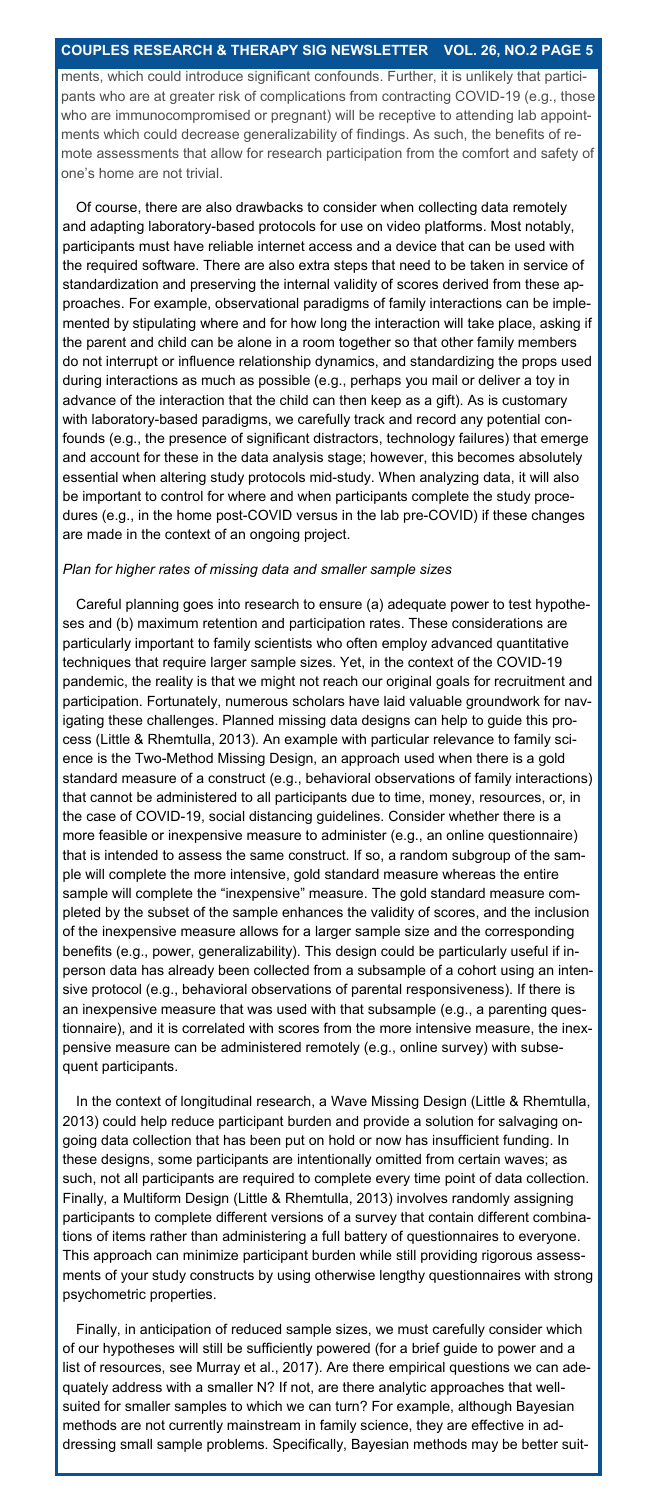ed to producing accurate parameter estimates in smaller samples relative to more traditional frequentist methods. For a detailed discussion of considerations when implementing a Bayesian analytic framework with small samples, please refer to McNeish (2016).

#### *Assess COVID-19 relevant factors for contextualizing research questions*

A final recommendation for ongoing research is to routinely assess the numerous ways that families are impacted by the pandemic. These measures will provide important contextual information for including as controls in hypothesis testing and for determining whether study effects are altered (i.e., moderated) by features of the pandemic. For example, our lab has been conducting a large-scale longitudinal study of families who completed numerous waves of data collection prior to a national emergency being declared in the United States (where the research is being conducted) as a result of COVID-19. One of the primary goals of the study is to examine trajectories of change in family processes and the mental health of family members over several years and identify factors predicting adaptive versus maladaptive trajectories. Yet, the global nature of the pandemic—and corresponding stress and expected changes to family functioning—could greatly alter the nature of those trajectories if we include new data collected in the context of COVID-19. As such, we are asking parents to complete home surveys to assess the various ways they have been impacted as a family to measure potential confounds.

We acknowledge that, in some ways, this recommendation contradicts our earlier suggestion to scale back protocols; however, accounting for potential confounds that could alter your results is so essential that making concessions in other elements of your study to accommodate these measures might be advisable. Further, these COVID-19 specific assessments do not necessarily need to be time-consuming or expensive. For example, the Epidemic-Pandemic Impacts Inventory (EPII; Grasso et al., 2020) is a relatively comprehensive measure of pandemic impacts that only takes 8–10 minutes to complete and assesses multiple domains of functioning (e.g., work and employment, education and training, home life, social activities, economic, emotional health and well-being, physical health problems, physical distancing and quarantine, infection history, positive change). If administering a questionnaire is not feasible, even a brief phone conversation with research participants about how they have been impacted by the pandemic could subsequently be used for a thematic analysis (Braun & Clarke, 2006), and quantitative codes could be assigned to reflect degree of impact and adversity.

#### *Summary*

We have presented several potential solutions for adapting to the current circumstances to preserve the quality of ongoing research. However, there might ultimately be certain research questions that are not well-suited to the current circumstances and, as such, it might be better to postpone data collection until life returns to a state of relative normalcy (e.g., routine access to facilities and resources is restored; social distancing guidelines are relaxed and research personnel and participants feel safe attending in-person appointments). If it is not feasible to collect data remotely, and you are navigating pauses in ongoing data collection, consider staying in touch with participants while things are on hold to keep them invested. Something we have implemented in our research is maintaining a study website to keep participants in our longitudinal projects engaged, which has helped to minimize attrition. We share results as they are published, provide resources, and postanswers to common questions. In the wake of the COVID-19 pandemic, we adapted our website to include status updates on the study and a list of resources for helping families talk to their children about COVID-19 and manage stress. Finally, there might be ways to adapt and evolve a research program in new directions, pursuing empirical questions that had not been previously considered. Indeed, we now turn to a discussion of how the COVID-19 pandemic represents a scientifically meaningful context for studying families.

### **COVID-19 Pandemic as a Scientifically Important Context for Understanding How Families Adjust and Adapt to Change and Adversity**

COVID-19 represents not only a global public health emergency, but also the beginning of a major mental health crisis (United Nations, 2020). Exposure to adversity and stress is a robust predictor of mental health difficulties across the lifespan (e.g., Benjet et al., 2010; Juster et al., 2011; McLaughlin, 2016), and research examining causal pathways of risk and modifiable factors that interrupt those pathways (e.g., high-quality support, access to resources) is vital to inform prevention and early intervention efforts. Experimental manipulation is touted as the gold standard approach for examining causality; however, as family scientists, we abide by ethical standards that prohibit us from subjecting individuals to extreme levels of stress and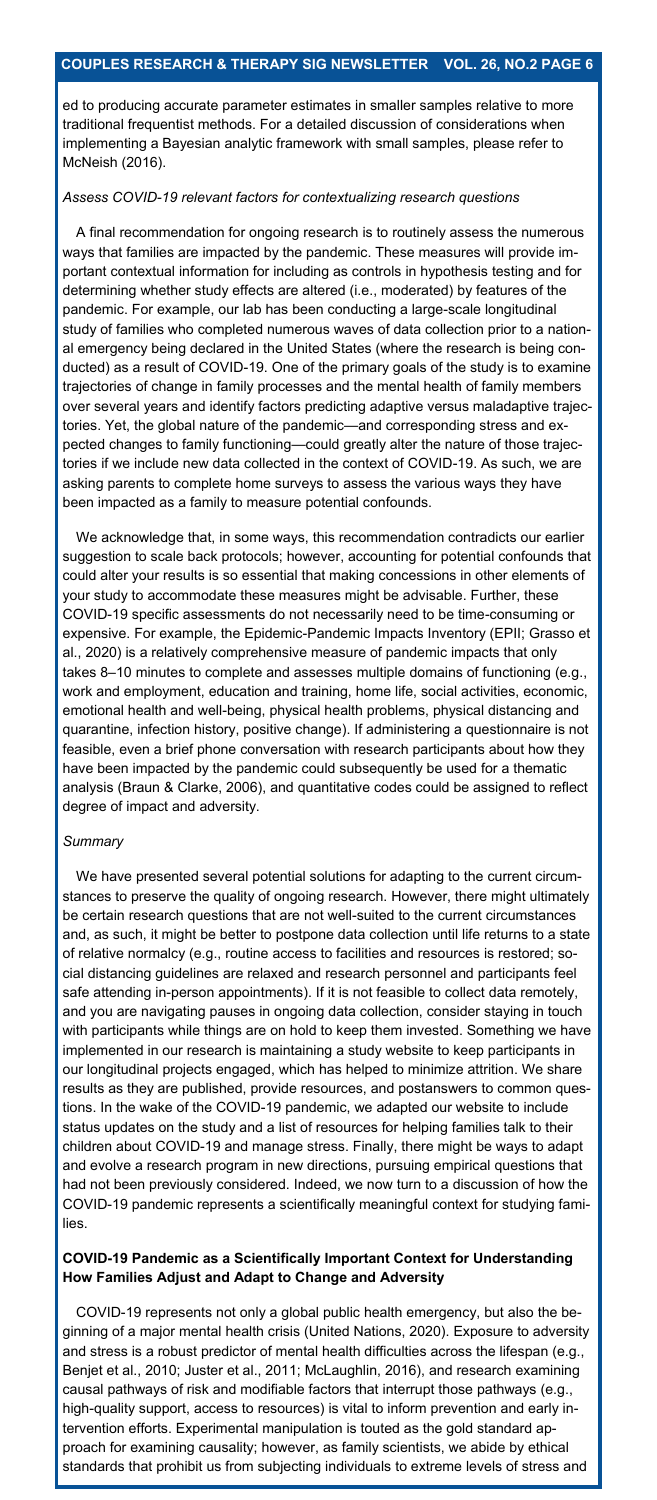adversity. In the absence of experimental manipulation, disaster-based research offers an alternate approach for understanding the impact of stress on the family system. Because they emerge suddenly and are outside of human control, natural disasters approximate the randomization of a true experiment, with stress quasirandomly "assigned" to individuals (King et al., 2012). Further, Norris (2006) states that "disasters generate an array of individually and collectively experienced stressors of varying degrees of intensity that interact with multiple characteristics of the person and environment to produce diverse outcomes that evolve over time" (p. 173). Thus, the COVID-19 pandemic represents a scientifically important context for elucidating temporal relations between stress and family functioning. Before we explore potential avenues for research, it is important to acknowledge the factors that make the pandemic a unique context for studying the effects of stress and adversity.

#### *What is unique and significant about the COVID-19 pandemic?*

Relative to more isolated natural disasters (e.g., floods, tornadoes), the COVID-19 pandemic will affect individuals across the world. As of July 1, 2020, COVID-19 had impacted nearly every country or region (188 of 195), with over 10 million confirmed cases and half a million deaths worldwide (Johns Hopkins University, 2020; United Nations, 2020). Further, the pandemic has triggered a collective experience of acute stress and psychological distress. Social distancing measures, albeit varied in scope, have been implemented in 187 countries and territories to help prevent the spread of COVID-19 (International Energy Agency, 2020). Though certainly effective in minimizing the spread of the virus, these measures have also resulted in significant occupational, educational, and personal disruptions that warrant further attention.

In particular, the COVID-19 pandemic has prompted acute, unprecedented job loss and disruption. As of April 7, the International Labour Organization, a specialized agency of the United Nations, reported that full or partial lockdown measures impacted 81% of the global workforce (International Labour Organization, 2020). Unemployment rates in the United States rose sharply to nearly 15% in April, reflecting the economic impact of the pandemic and efforts to contain it (U.S. Bureau of Labor Statistics, 2020). Lower socioeconomic status (SES) is associated with an increased risk for mental health problems across the lifespan (Reiss, 2013; Santiago et al., 2011). In particular, childhood SES predicts long-term physical and mental health outcomes (Cohen et al., 2010; Conroy et al., 2010). SES is also a robust predictor of relationship quality and stability, parenting, and child development (see Conger et al., 2010 for a review). Thus, as more and more individuals worldwide experience job disruption and financial instability, we should expect the economic challenges spurred by the COVID-19 pandemic to exert a toll on both individual and family functioning (e.g., Gilman et al., 2003; Kingston, 2013). Further, certain populations might be at particular risk for adversity stemming from COVID-19. For example, Black Americans not only suffer from higher rates of unemployment, but they are also more likely to work in front-line jobs deemed essential (Gould & Wilson, 2020). COVID-19 has also disproportionately impacted Black Americans, and race is associated with mortality rates (Ferdinand & Nasser, 2020). As such, underrepresented and marginalized populations warrant particular attention amidst the pandemic.

Beyond the acute stress and uncertainty associated with job disruption, the COVID -19 pandemic has the potential to contribute to chronic stress burden (e.g., Baum et al., 1999; Lantz et al., 2005). There are enduring sources of stress related to COVID-19 that will vary across individuals and families, including fear of becoming infected or infecting others; inadequate supplies to meet basic needs; insufficient information from health and government officials; and the potential for stigma (Brooks et al., 2020). A robust body of literature demonstrates that stress and adversity impact family functioning (e.g., Masarik & Conger, 2017; Randall & Bodenmann, 2009; Story & Bradbury, 2004). Indeed, stress resulting from external (e.g., occupational) demands can spill over into the family system and undermine individual mental health, relationship satisfaction, and parenting behaviors (e.g., Bakker & Demerouti, 2013; Bass et al., 2009; Bolger et al., 1989; Brock & Lawrence, 2008). For couples, stress experienced by one person may cross over to impact their partner. Increased stress might also result in one person demonstrating increased family involvement to compensate for their partner's decreased involvement (Nelson et al., 2009). Amidst the COVID-19 pandemic, parents may be at increased risk for role strain as they adapt to changing—and potentially conflicting—occupational and family demands. For instance, some families may be navigating job loss and economic adversity, while others might have job security but are adjusting to new roles and expectations, such as working from home while providing childcare or homeschooling. For some families in dual parenting households, one parent may be leaving the home to work, potentially in a high-risk environment (e.g., hospitals, pharmacies), while the other parent navigates responsibilities at home. Thus, the pandemic will generate high levels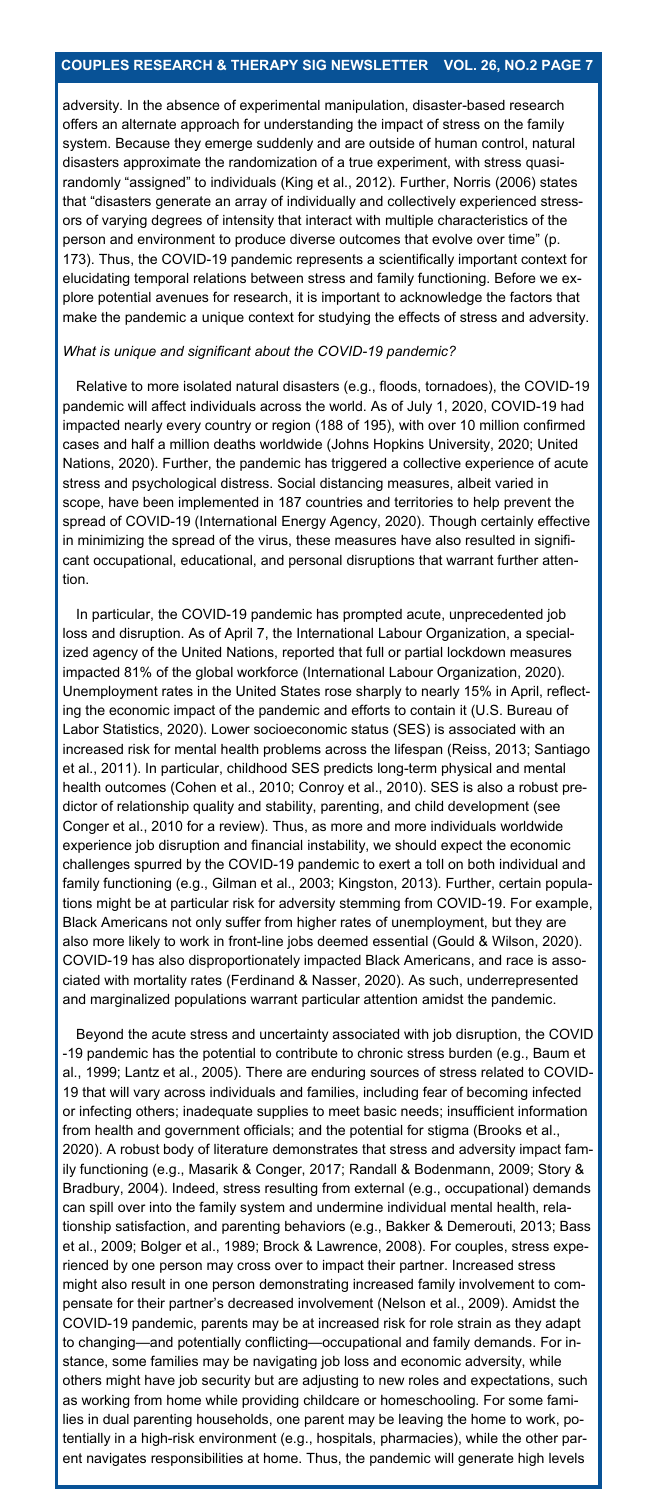of between-subject variability in objective and subjective stress, as all families will experience adversity but to different degrees and in diverse ways.

Further, social distancing measures enacted to minimize the spread of the virus may interfere with important social connections that help us to regulate and cope with our emotions (Van Bavel et al., 2020; Williams et al., 2018). Social distancing can also contribute to feelings of isolation and frustration (Brooks et al., 2020). In addition to the stress associated with major transitions and role changes, many families have been forced into proximity with one another for an extended period of time (Van Bavel et al., 2020). In combination with elevated levels of stress, forced proximity may be detrimental to family functioning. Indeed, research demonstrates that stress experienced by one partner often places a heavy burden on caregiving partners, who report poor marital adjustment and increased subjective distress (Dekel et al., 2005). The COVID-19 pandemic may prevent family members from accessing external sources of social support that help mitigate distress (e.g., Ergh et al., 2002; Rodakowski et al., 2012). In addition, partner support, which buffers the association between stress and mental health trajectories (Brock et al., 2014), may be compromised if both partners are experiencing high levels of subjective stress. Conversely, research demonstrates that partners who boast strong support skills may experience greater relationship satisfaction, particularly during times of increased stress (Brock & Lawrence, 2008). Further, forced proximity may be beneficial for some families by increasing time spent together to establish family rituals that were not previously feasible due to competing demands. As such, it is important to identify the factors that contribute to adaptive versus maladaptive outcomes in the context of pandemic stress (e.g., communication, support processes, intrapersonal coping resources, division of labor, conflict management skills). Further, the consequences of forced proximity of family members —and reduced connection with important social contacts outside of the household (e.g., grandparents, extended family members, friends, coworkers)—represents a novel area of research worth closer attention. This might be of particular relevance among families with adolescent children given that adolescence is characterized by an increased need for autonomy and independence and, in turn, the potential for increased parent–child conflict (McElhaney et al., 2009; Steinberg, 1990).

Finally, with no clear end in sight, the chronic nature of the COVID-19 pandemic is particularly notable. Indeed, longer durations of confinement are associated with poorer mental health, particularly trauma-related symptoms (Brooks et al., 2020). Currently, there is a tremendous amount of ambiguity about the future, including which businesses will survive, future job prospects (e.g., for recent graduates), and how much the way we work and live will be altered for the long-term. This chronic uncertainty poses a significant risk to mental health and the family system more broadly (Afifi et al., 2012). Finally, it has become apparent that there are diverse perspectives about the pandemic, the threat associated with the COVID-19 disease, and what constitutes appropriate and reasonable safety measures. Disagreements about the best way to proceed as a family could increase conflict, put strain on collective decision-making efforts, and undermine vital coping resources originating within the family (e.g., high-quality support, a sense of belonging and shared values).

#### *What does the COVID-19 pandemic mean for family scientists?*

Though COVID-19 is a biological disease by nature, mental health research has emerged as an immediate priority (Holmes et al., 2020), as evidenced by numerous calls for research by various funding agencies. In fact, the National Institutes of Health has devoted existing resources and emergency funding to support administrative supplements and competitive revisions that would allow active grants to investigate urgent research questions related to COVID-19, such as how remotely delivered stress management strategies impact mental and physical health outcomes, resilience to COVID-19 infection, or symptom severity (NOT-AT-20-011).

As family scientists, we are uniquely poised to contribute to pandemic-related research. Drawing on past research and theory, we can investigate the specific impact of the stress and adversity arising from COVID-19 on individual mental health and family functioning and identify modifiable risk and resiliency factors to target in interventions. Leveraging ongoing longitudinal data collection will be vital to determine causal mechanisms associated with poor mental health outcomes (e.g., depression, anxiety) and family dysfunction (e.g., couple conflict, child neglect, decreased responsiveness during parenting). Indeed, research utilizing existing cohorts, among whom mental health and family functioning have been previously assessed, offers a unique opportunity to examine the longitudinal impact of COVID-19 and to identify a range of risk and protective factors that can be harnessed to promote family functioning. Further, integrating quantitative and qualitative data, often staples in family science, allows researchers to explore the specific family processes and relation-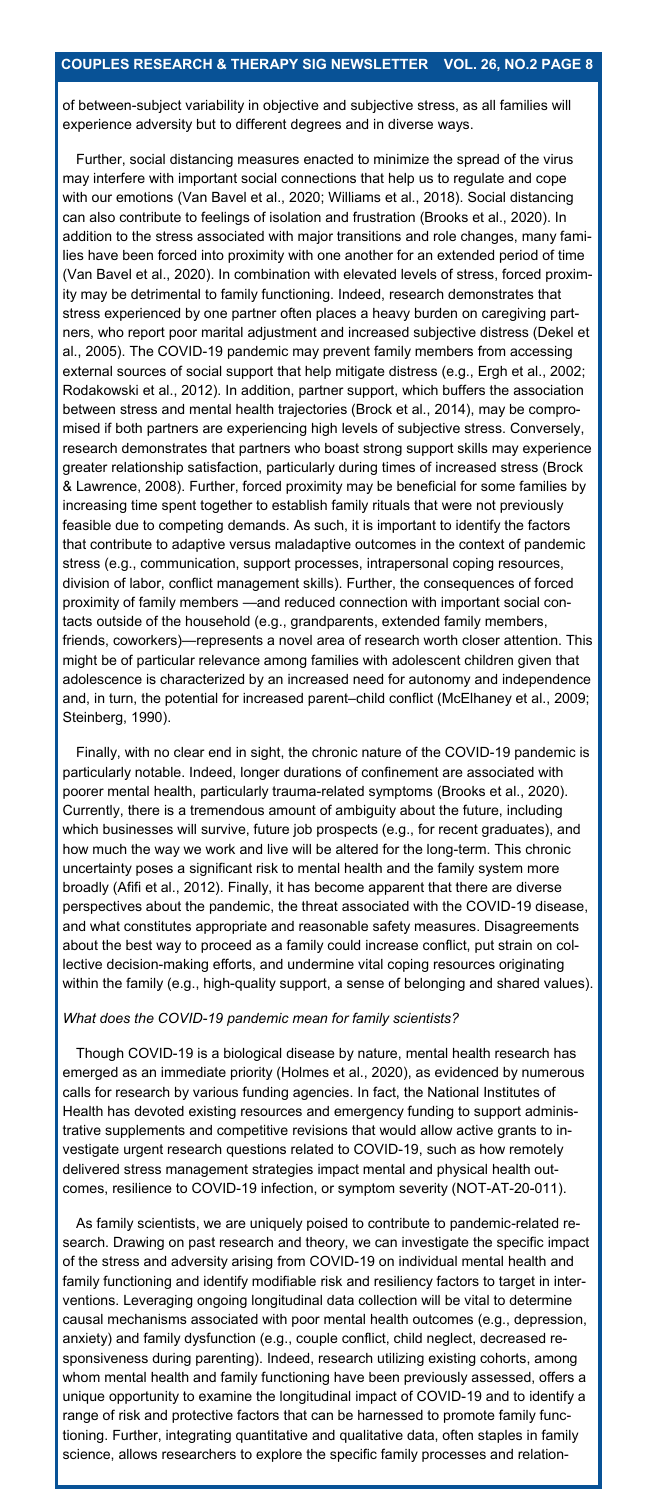ships that contribute to adaptive and maladaptive outcomes amidst the pandemic. In the absence of ongoing longitudinal studies, the COVID-19 pandemic presents another avenue for family scientists to pursue new research on the impact of stress and adversity on family functioning. For example, prospective studies can be designed to study the immediate and long-term effects of exposure to varying levels of stress from the pandemic on family functioning, especially for high-risk populations.

In sum, we have identified several key themes at the intersection of family science and the COVID-19 pandemic. Building off of these themes, there is a range of unique questions to consider in pursuit of a more nuanced understanding of family processes. Some of these questions include, but are not limited to:

How do stress and adversity impact couples in different relationship stages? Are dating couples impacted in unique ways relative to more established, long-term couples?

How has forced proximity and lack of access to social contacts outside of the family impacted sibling relationships?

How are divorced and remarried family systems navigating custody agreements and shared responsibilities in the context of social distancing and travel restrictions?

How are families impacted when a family member tests positive for COVID-19? What if certain family members are at higher risk for complications resulting from COVID-19?

How are individuals working in essential jobs maintaining family relationships? What impact has this had on parenting?

How has COVID-19 uniquely affected pregnant women and their partners? How might this contribute to the intergenerational transmission of stress and psychopathology?

#### **Conclusion**

In this article, we have presented (a) a series of potential solutions to problems arising when conducting ongoing research during the COVID-19 pandemic and (b) ideas for new directions in research that explicitly address issues related to the experience of the pandemic for families. It is important to recognize that the time, energy, and resources available to devote to research will vary across investigators, and perhaps by region, as some areas of the world have been impacted by the pandemic more than others. Thus, our intention was to present a series of potential solutions and ideas ranging from more intensive, time-consuming efforts to relatively small, but meaningful, steps that can be taken in family science in response to the pandemic. We also acknowledge that this is by no means an exhaustive list of strategies or approaches. We have shared some of the key considerations made in our own research, along with ideas shared by colleagues who are navigating similar challenges. We look forward to learning more about the new and innovative ways that family scientists respond to this crisis and move the field forward.

### **KUDOS!**

================================================================

### **We'd like to celebrate these special events in the lives of the following SIG members. Congratulations to you!**

Dr. Christina Balderrama-Durbin's Couple Adjustment to Stress and Trauma (CAST) Lab

☺ Congratulations to **Dr. Balderrama-Durbin** who recently had a baby boy – Welcome, baby Adrian!

☺ Welcome to **Melissa Gates**, first year graduate student, who joined the CAST lab!

☺ Congratulations to Seigie Kennedy for beginning her predoctoral internship at the Syracuse VA!

Dr. Brian Baucom's Couples Laboratory for Observational Studies (CLOSE)

☺ Congratulations to **Alex Crenshaw**, who is beginning a postdoct with Candace Monson at Ryerson University!

☺ Congratulations to **Jasara Hogan** who has accepted an NIAAA-funded T32 fellow working with Julianne Flanagan at MUSC!

☺ Congratulations to **Karena Leo** who is doing her internship year at Kansas University Medical Center and will be doing a postdoc with Shelby Langer and Laura Porter at Arizona State University and Duke University next year!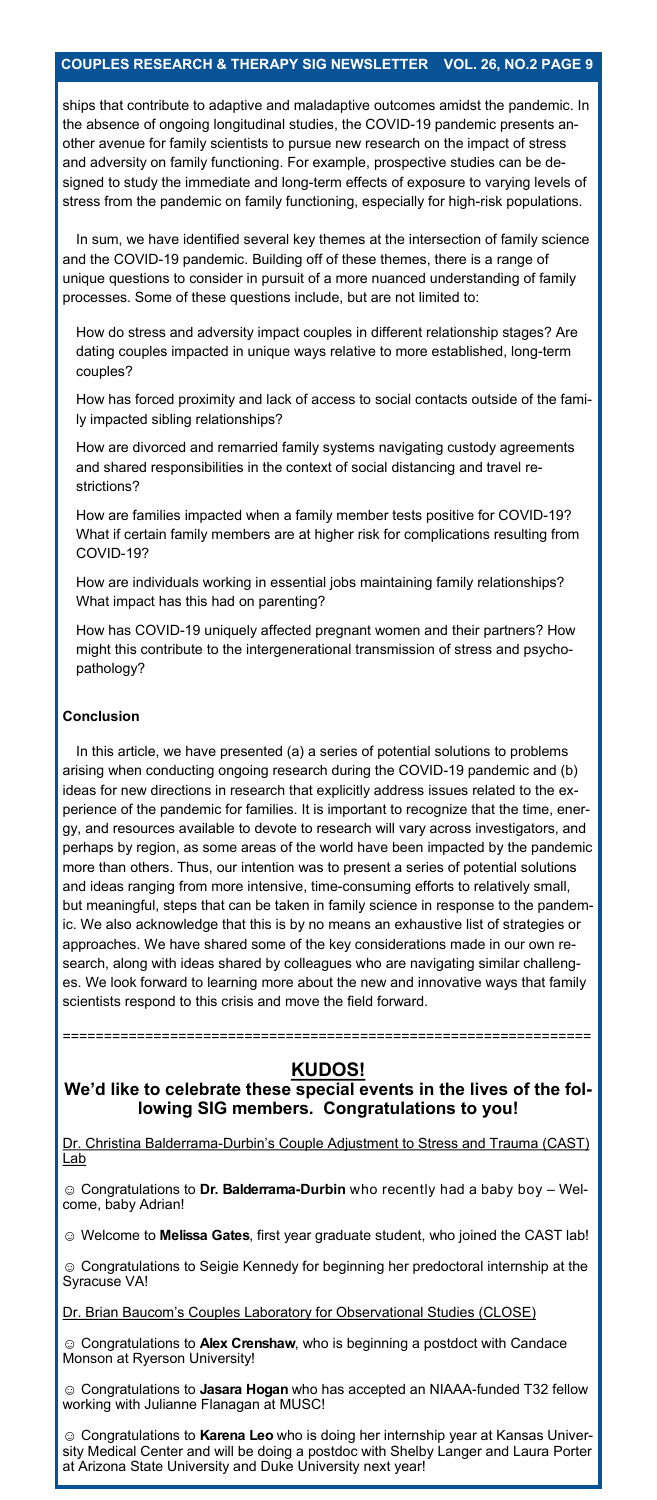#### Dr. Donald Baucom's UNC Couples Lab

☺ **Kim Pentel, PhD**, a recent graduate of Dr. Don Baucom's UNC Couples Lab, successfully defended her dissertation in May and is now a postdoctoral fellow at the Seattle VA Hospital. Congrats, Kim!

☺ **Danielle Weber, MA**, from Dr. Don Baucom's UNC Couples Lab, is a finalist for UNC's Three Minute Thesis competition. She presented on a longitudinal project examining couples' vocally-encoded emotional arousal as predictors of couple outcomes 25 years later. Congratulations and good luck, Danielle!

☺ **Danielle Weber, MA**, from Dr. Don Baucom's UNC Couples Lab, earned the 2020 ABCT Elsie Ramos Memorial Student Poster Award for her project titled, "Patterns of emotional communication in same-sex female couples before and after couple therapy." Congrats, Danielle!

☺ **Alexandra Wojda, MA**, from Dr. Don Baucom's UNC Couples Lab, passed her Comprehensive Exams! Congrats, Alexandra!

#### Dr. Crystal Dehle of University of Oregon

☺ **Dr. Dehle** is happy to report that she was recently promoted to Clinic Professor at the University of Oregon and is taking her first sabbatical in about 25 years of academic work.

Drs. Howard Markman, Scott Stanley, and Galena Rhoaes' Center for Marital and Family Studies, University of Denver

☺ Congratulations to recent lab graduates **Kayla Knopp** and **Lane Ritchie**, who are entering their second years as postdoctoral research fellows at the VA San Diego Healthcare System and the VA of Greater Los Angeles, respectively

☺ And congratulations to less recent graduate **Shelby Scott**, who recently joined UT -San Antonio as a tenure-track assistant professor. Kayla also started her own private practice in the San Diego area.

☺ Congratulations also to **Maggie O'Reilly Treter**, who won 2nd place in the International Marcé Society for Perinatal Mental Health Conference poster competition for her dissertation work examining relationship education as a novel postpartum depression prevention.

Drs. Richard E. Mattson & Matthew D. Johnson's Center for Interdisciplinary Relationship Research/ The Marriage & Family Lab

☺ Our Lab Manager, **Angela Candrilli** received \$2000 for the Kaschak Institute for Women and Girls Fellowship!

**☺ Allison McKinnon, M.S.** was nominated for the Graduate Excellence Award in Undergraduate Teaching!

Dr. Gregory L. Stuart's RAAD LAB (Relationship Aggression and Addictive Disorders), University of Tennessee-Knoxville

☺ **Autumn Rae Florimbio** successfully defended her dissertation entitled, "Associations between implicitly assessed attitudes, laboratory aggression, and dating violence," funded by the Thomas Graduate Research Fellowship (\$10,000). Autumn Rae Florimbio is completing her predoctoral internship at the VA Ann Arbor Healthcare System.

☺ **Autumn Rae Florimbio** received the Departmental Teaching Award, a student teaching award that is based primarily on nominations directly from undergraduate students.

☺ **Alisa Garner** received a Ruth L. Kirschstein National Research Service Award (NIAAA F31; \$136,560) to support her dissertation entitled "Extending a Risktaking Model of Alcohol-facilitated Consensual and Sexually Coercive Hook-up Behaviors Using a Daily Diary Design among College Men." She also received the Thomas Fellowship (\$10,000) from the University of Tennessee to support her dissertation.

☺ **Meagan Brem** defended her NIH-funded dissertation (also a Ruth L. Kirschstein National Research Service Award, NIAAA F31) entitled, "Extending a Conceptual Model of Alcohol-Related Violence to Cyber Dating Violence Using a Daily Diary Design with College Students." This research was also supported by a Thomas Fellowship (\$10,000) from the University of Tennessee and a grant from the American Psychological Foundation (\$13,400). Meagan Brem is currently a predoctoral intern in the substance abuse track at the Charleston Consortium/Medical University of South Carolina.

☺ **Hannah Grigorian** received funding by the Student-Faculty Research Award (\$4940) to examine her research project entitled: "The Interaction between Sleep Quality, Emotion Regulation, Alcohol Use, and Partner Violence: A Daily Diary Hannah Grigorian received the University of Tennessee Chancellor's Extraordinary Professional Promise Award.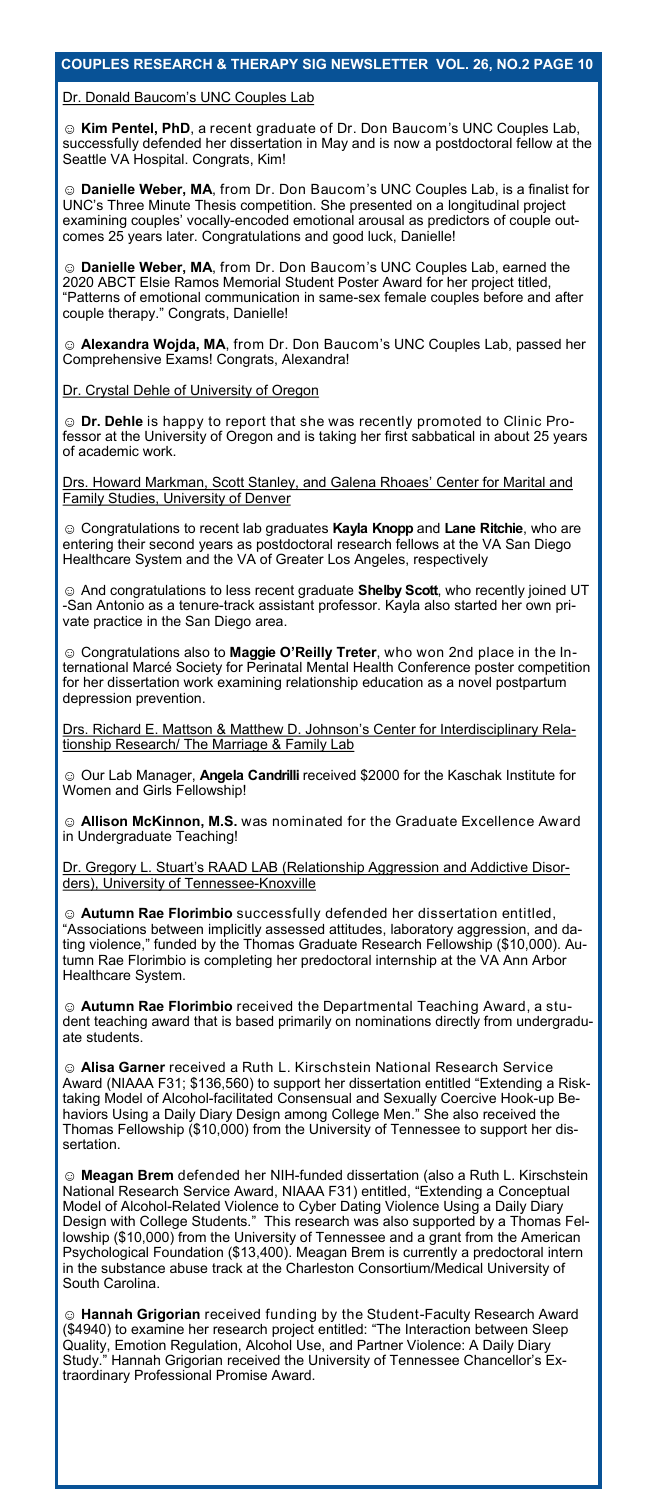## Lab Updates

### Director: **Christina Balderrama-Durbin, Ph.D.**

Couple Adjustment to Stress and Trauma (CAST) Laboratory Binghamton University – SUNY

The CAST lab has been busy with new projects and welcoming new additions to the lab including first year graduate student, Melissa Gates, and Dr. Balderrama-Durbin added another member to her family with a baby boy, Adrian, this past October!

Melissa Gates is a new graduate student in the CAST Lab. Prior to joining the CAST Lab, Melissa spent the last two years working as a research coordinator at Massachusetts General Hospital. Melissa is interested in exploring dyadic emotion regulation and couple functioning following a traumatic event. Dana is a fourth-year student, currently collecting data for her dissertation, examining the relation between individual- and couple-level experiences of minority stress and relationship distress while also examining adaptive processes, such as growth, in couples who identify with marginalized sexual identities. Fourth-year graduate student, Eileen Barden, is working on her dissertation examining comorbid PTSD and alcohol use on dyadic coping and emotion regulation, and recently submitted a grant for this project. Alex Wang is a fifth-year graduate student currently working on completing his dissertation project examining physiological coregulation and the moderating effect of attachment. Alex and Dana are also working on applying to predoctoral internships this year.

The CAST lab continues to engage in federally funded projects including intervention development with Veterans in primary care and military couples. Additionally, the lab is completing behavioral coding and transcription with data from community couples that underwent an acute stress induction. Data collection is underway for the pilot project examining couple-level minority stress and barriers to couple therapy help-seeking for community couples who identify as lesbian, gay, or bisexual. We also plan to finish cleaning and analyzing psychophysiological data to examine sympathetic responses within and between couples. Thank you to all the incredible research assistants involved! We look forward to continuing our work and exciting projects!

—————————————————————————————————————-

### Director: **Brian Baucom, PhD**

Couples Laboratory for Observational Studies (CLOSE) University of Utah

We're approaching the end of an era in the CLOSE lab as we wrap up our DoD project on suicide risk prediction, and the final member of our first graduate student cohort, Colin Adamo, is on the internship market. We'll be presenting some of the initial findings of our DoD project in DJ Garcia's symposium (#shameless\_plug). As our next chapter begins, we are excited to shift to a heavier focus on couple-based intervention trials and couple therapy training. We'll miss seeing you all in-person this year and look forward to renewing that tradition in New Orleans.

### Director: **Donald Baucom, Ph.D., Richard Lee Simpson Distinguished Professor of Psychology**

—————————————————————————————————————-

UNC Couples Lab University of North Carolina at Chapel Hill

Our lab continues both its treatment outcome research and basic research on various couple processes. We believe that both of these approaches are valuable in themselves and interact in a synergistic manner to contribute to our knowledge in the field of intimate relationship functioning.

### **Cognitive-behavioral couple therapy- working with relationship distress and psychopathology:**

Dr. Baucom, Dr. Melanie Fisher, and Dr. Sara Boeding (both former lab members) recently published a new book on cognitive-behavioral couple therapy and adult psychopathology, along with colleagues from England. Here's the reference for our latest thinking about cognitive-behavioral couple therapy:

Baucom, D. H., Fischer, M. S., Corrie, S., Worrell, M., & Boeding, S. E. (2020). Treating relationship distress and psychopathology in couples: A cognitive-behavioural approach. Abingdon, England: Routledge.

### **Treatment research:**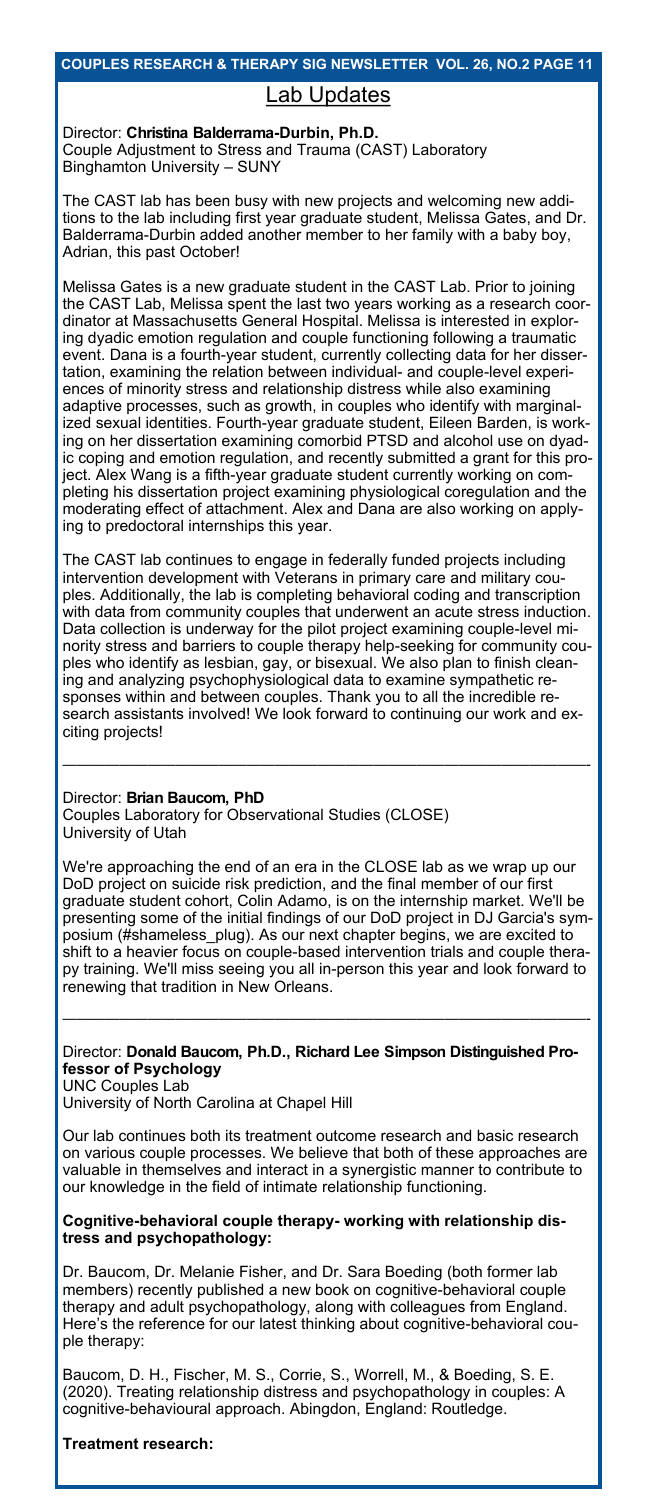Eating disorders: Dr. Baucom and the lab continue their collaborative efforts with Dr. Bulik at UNC evaluating the effectiveness of a couple-based inter vention for binge eating disorder in our community clinic. To further disseminate therapist training of our empirically-supported interventions in eating disorders, we are partnering with 3-C Family Services and the UNC Center for Excellence in Eating Disorders to take therapist training online for our couple-based treatment for anorexia nervosa (Uniting Couples in the treatment of Anorexia Nervosa - UCAN) and our couple-based intervention for binge eating disorder (UNiting couples In the Treatment of Eating disorders – UNITE; an RCT comparing individual- and couple-based treatments are ongoing).

Insomnia: Our lab is collaborating with Dr. Sean Drummond in Australia and Dr. Melissa Jenkins, a former UNC doctoral student, on a randomized controlled trial to treat insomnia with a couple-based intervention, expanding our couples and psychopathology work to a new disorder. The RCT is ongoing.

Depression: Our lab continues a long-standing collaboration with the National Health Service in England to offer training and supervision to therapists in our couple-based interventions for couples in which one partner is depressed. This is part of England's nationwide IAPT program to provide empirically-supported interventions to the public.

Same sex relationship distress: Kim Pentel successfully defended her dissertation project on the ACCESS Program (Affirming Couples Counseling to Engage Same-Sex Partners), a couple therapy tailored for same-sex couples, drawing upon the CBCT framework and sexual minority stress literature. The manuscript based on this study is now under review.

#### **Basic research:**

In response to the rapid onset of COVID-19, our lab collaboratively designed and completed an online survey study to examined changes to individual and couple functioning as a result of "stay-at-home" orders across the US in May 2020. We also investigated differences in functioning for populations who are at higher risk of a poor health outcome from the virus. Our main outcome manuscript is under review. A poster presenting these main findings will be presented as part of the Couples SIG poster expo at this year's virtual conference.

Our lab continues its broad-based exploration of interpersonal emotion regulation by examining couple conversations using dynamic systems modeling and other intensive time series methods. We have been interested in vocal features of emotional arousal within multiple populations of couples, including couples where one member has significant psychopathology or a medical problem, distressed couples who engage in psychological violence, couples in a longitudinal study of relationship functioning, long-distance couples, and same-sex couples. We are currently working on multiple projects at various stages. The manuscript based on the longitudinal study of relationship functioning, led by Danielle Weber (5th year student), has now been published. Other manuscripts which are currently under review or in preparation focus on interpersonal emotion regulation in couples with a focus on (a) physical and/or psychological violence, led by Alexandra Wojda (4th year student), and (b) longitudinal symptoms of psychopathology, led by Danielle Weber (5th year student).

Dr. Baucom and Dr. Melanie Fischer are co-Principal Investigators on a funded effort to explore how symptoms of anxiety and depression relate to various interpersonal emotion dynamics in couples. This effort uses data across multiple samples of couples using integrative data analysis, in collaboration with Dr. Dan Bauer and Dr. Brian Baucom, along with several other couple researchers who have provided invaluable data sets. Data analysis is ongoing.

Our lab is collaborating with Dr. Shelby Langer and Dr. Laura Porter in a large investigation of communication among couples experiencing different forms of cancer. Dr. Baucom is involved in procedures for observational coding of couple interactions and emotional arousal. Dr. Melanie Fischer and Danielle Weber (5th year student) have provided consultation regarding procedures for processing and analyzing vocal features of emotional arousal within couple interactions, and Dr. Brian Baucom is overseeing comprehensive behavioral coding efforts. Data collection has recently concluded and data will soon be ready for analysis.

Led by Danielle Weber (5th year student) in collaboration with Dr. Steve Du Bois and Dr. Tamara Goldman Sher, our study of community long-distance couples in comparison to geographically-close couples is complete and data analyses are ongoing. We aim to better understand times of transitions within these couples; that is, when partners transition from functioning individually to times when the couple is together. Danielle Weber (5th year student)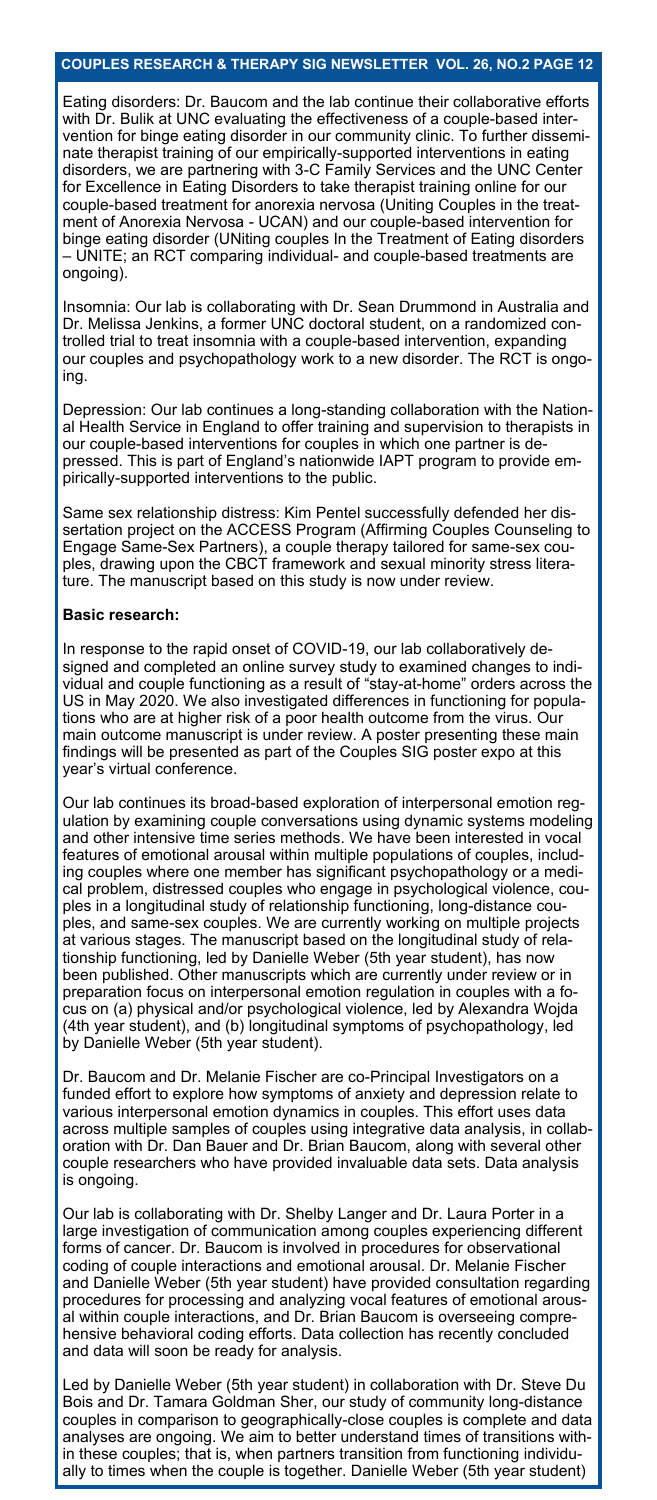is using components of these data as her dissertation and is on track to defend her dissertation in the spring. Emily Carrino (2nd year student) has led two investigations about long distance couples (LDCs): one examining trajectories and predictors of conflict avoidance across time for LDCs and one mixed-methods (qualitative and quantitative) analysis to explore differences in remote and in-person communication topics. Publications are in preparation for these investigations.

Our lab continues to be committed to conducting research on underserved populations of couples. Emily Carrino (2nd year student) is currently conducting secondary data analyses to compare differential patterns of relationship functioning between subgroups of sexual and gender minority couples, with a focus on couples in which one or both partners is bisexual+. Alexandra Wojda's (4th year student) dissertation will focus on better understanding risk and resilience in low-income couples.

—————————————————————————————————————-

#### Director: **Katie Baucom, PhD**

HEalth & Adaptation in Relationships Team (HEART Lab) University of Utah

Our lab's primary focus is on a couple-based adaptation of the CDC's Diabetes Prevention Program. We are wrapping up a 2-year collaboration with community members to gather feedback on how this adaptation can be broadly applicable to couples across culture, race, and ethnicity (see Aguirre et al., 2020 in the Behavior Therapist for the details). Monique Aguirre, who presented at ABCT as an undergraduate last year, returned to the lab as our Lab Manager. We welcomed Manny Gutierrez Chavez as a PhD student in our lab (he also is a member of Dr. Anu Asnaani's lab). Finally, we welcomed a dynamite team of research assistants to work with us and our long-time Project Coordinator Yanina Nemirovsky. In addition to this work, we regularly collaborate with the NYU Family Translational Research Group. We hope to have another PhD student join our team beginning Fall 2021.

—————————————————————————————————————-

#### Directors: **Howard Markman, PhD, Scott Stanley, PhD, and Galena Rhoades, PhD**

Center for Marital and Family Studies University of Denver

Howard is pleased to report the completion of the translation of PREP 8.0 into Arabic and the launching of ePREP in Israel. Scott has been working on program evaluations, numerous basic science projects, and other projects with PREP. Galena has just completed several evaluation contracts with the Administration for Children and Families (ACF). She recently received several new evaluation contracts for colleagues' successful submissions to the ACF's Healthy Marriage and Responsible Fatherhood grant program, as well as new funding to expand her MotherWise (www.motherwisecolorado.org) program to teens.

Maggie O'Reilly Treter, now a fifth-year student, is in her second year of her ACF Family Strengthening Scholars dissertation grant evaluating the impact of relationship education on postpartum depression. She is applying to internship this year.

Fourth-year Charlie Huntington recently submitted an NRSA application, published the results of his MA thesis, and looks forward to continued efforts to secure funding for his dissertation project.

—————————————————————————————————————-

**Steven R. H. Beach, Ph.D. and Justin A. Lavner, Ph.D.** Directors: UGA Couple and Family Lifespan Health Lab University of Georgia

The lab continues to work on several projects aimed at understanding and promoting health among rural African American families. The first round of data collection is wrapping up for a follow-up study of middle-aged couples who participated in the ProSAAF intervention to examine longer-term impact on relationship functioning and health (PI: Beach; R01AG059260-06). Data collection is entering its final year for an RCT examining a responsive parenting intervention for first-time mothers and their infants (PI: Lavner; R01DK112874).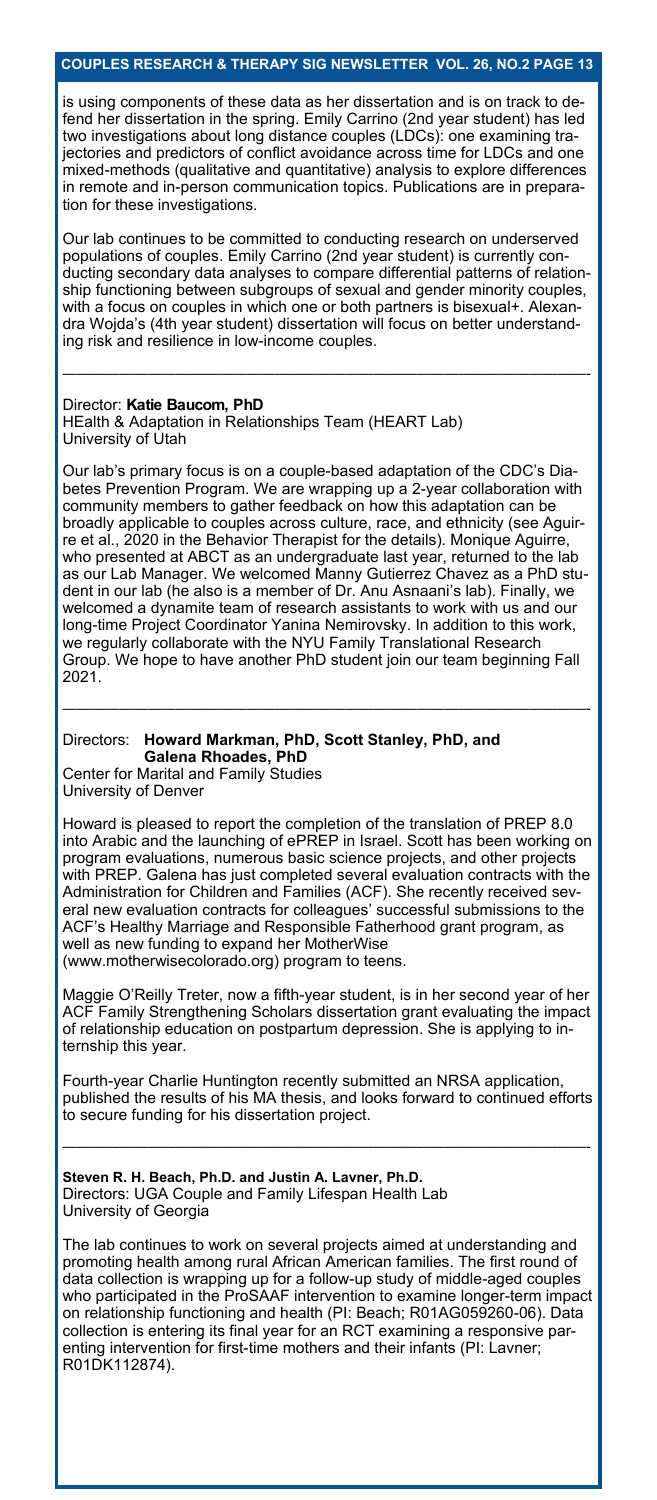#### **Richard E. Mattson and Matthew D. Johnson**

Directors: Lab Name: Center for Interdisciplinary Relationship Research/ The Marriage & Family Lab Binghamton University – SUNY

The lab has been busy transitioning to an online format! We continue to explore subjects of intimate partner violence, sexual assault, and relationship functioning from a socially- distanced perspective. Graduate students Allison McKinnon (fifth year) and Maggie Parker (fourth year) continue work on their respective dissertation projects examining sexual assault. Erin Alexander (third year) is also beginning work on her dissertation which focuses on intimate partner violence assessment. Several undergraduate honors theses are also underway. We have also welcomed a new graduate student, Quinn Hendershot who will be working primarily with Matthew Johnson.

—————————————————————————————————————-

### **Gregory L. Stuart, PhD**

Director: RAAD LAB (Relationship Aggression and Addictive Disorders), University of Tennessee-Knoxville Binghamton University – SUNY

#### We are elated that **Alyssa Medenblik** joined our lab this Fall!

================================================================

### Hot off the Press *In Press and Recently Published Literature*

Adamo, C., Leo, K., Hogan, J.N., Crenshaw, A.O.,<br>Baucom, K.J.W., & Baucom, B.R.W. (in press). Nega-<br>tive partner attributions moderate the association of<br>between heart rate reactivity during relationship conflict<br>and relat

Aguirre, M. C., Brown, H., Gershenoff, D., Hinton, K. L., Hinton, K. L., Hinton, K. L., O. F., Witte, B., Wolfsfeld, M., Sher, T., Simmons, D., Smith, T. W., Clark, L., & Baucom, K. J. W. (2020). The role of advocacy in ad

Allen, E., Fredman, S., Rhoades, G., Markman, H.,<br>Loew, B., & Stanley, S. (2020). Male service members'<br>and civilian wives' perceptions of partner connection<br>regarding deployment and PTSD symptoms. Couple<br>and Family Psycho vance online publication.

Balderrama-Durbin, C., Wang, B. A., Barden, E.,<br>Kennedy, S., Ergas, D., & Poole, L. (in press). Reactivi-<br>ty and recovery in romantic relationships following a<br>trauma analog: Examination of respiratory sinus ar-<br>rhythmia i

Barton, A. W., Lavner, J. A., Stanley, S. M., Johnson,<br>M. D., & Rhoades, G. K. (2020). "Will you complete this<br>survey too?" Differences between individual versus dyadic samples in relationship research. Journal of Family Psychology, 34(2), 196–203.

Baucom, K. J. W., Giresi, J., Heyman, R. E., & Smith<br>Slep, A. M. (2020). Associations between self-rated<br>physical health and relationship satisfaction in couples<br>with children. Health Psychology Open, 7(2). https://<br>doi.or

Baucom, K. J. W., & Ritchie, N. D. (2019). Including<br>partners in the National Diabetes Prevention Program:<br>Rationale and practical considerations. American<br>Association of Diabetes Educators in Practice, 7(6), 46-<br>47. https

Brock, R. L., & Laifer, L. M. (2020). Family science in<br>the context of the COVID⊡19 pandemic: Solutions and<br>new directions. Family Process, 59(3), 1007-1017.<br>https://doi.org/10.1111/famp.12582

Carter, S. P., Renshaw, K. D., Allen, E. S., Markman, H. J., & Stanley, S. M. (2020). Everything here is fine: protective buffering by military spouses during a de-ployment. Family Process, 59(3), 1261-1274.

Crenshaw, A.O., Leo, K., Christensen, A., Hogan, J.N.,<br>Baucom, K.J.W., & Baucom, B.R.W. (in press). Rela-<br>tive importance of conflict topics for within-couple tests:<br>The case of demand/withdraw interaction. Journal of<br>Fami

Doss, B. D., Knopp, K., Roddy, M. K., Rothman, K.,<br>Hatch, S. G., & Rhoades, G. K. (2020). Online pro-<br>grams improve relationship functioning for distressed<br>low-income couples: Results from a nationwide ran-<br>domized control

Fangmeier, T. L., Stanley, S. M., Knopp, K., & Rhoad-<br>es, G. K. (2020). Political party identification and ro-<br>mantic relationship quality. Couple and Family Psychol-<br>ogy: Research and Practice, 9(3), 167–180. https://<br>doi

Fischer, M. S., Zietlow, A.-L., Ditzen, B., \*Cohen, M. J.,<br>& Baucom, D. H. (in press). Paarbasierte Psychothera-<br>pie: Ein Review der Wirksamkeit kognitiv-<br>pie: Ein Review der Wirksamkeit kognitiv-<br>verhaltenstherapeutischer therapy].

Florimbio, A. R., Brem, M. J., Grigorian, H., Garner, A. R., &<br>Stuart, G. L. (in press). Sexting and substance use among<br>women arrested for domestic violence: A brief report. Sub-<br>stance Abuse: Research and Treatment. http

Garner, A. R., Gilbert, S. E., Shorey, R. C., Gordon, K. C.,<br>Moore, T. M., & Stuart, G. L. (2020). A Longitudinal investigation on the relation between self-compassion and alcohol<br>gation on the relation between self-compas

Garner, A. R., Johansson-Love, J., Romero, G., Grigorian, H.<br>L., Florimbio, A. R., Brem, M. J., Wolford-Clevenger, C., &<br>Stuart, G. L. (in press). Risk of revocation among batterers: A<br>preliminary analysis of criminogenic,

Garner, A. R., Shorey, R. C., Anderson, S., & Stuart, G. L.<br>(2020). Risky sexual behaviors among men in residential<br>treatment for substance misuse: The role of compulsive<br>sexual behavior. Sexual Addiction & Compulsivity. A

Gremore, T.M., Brockstein, B.B., Porter, L.S, Brenner, S.,<br>Benefield, T., Baucom, D.H., \*Sher, T.G., Atkins, D. (in<br>press). Couple-based communication intervention for head<br>and neck cancer: A randomized pilot trial. Suppor

Grigorian, H., Brem, M. J., Shorey, R. C., Anderson, S., &<br>Stuart, G. L. (in press). Mindfulness and Early Maladaptive<br>Schemas among Men in Treatment for Substance Use<br>Disorder. Mindfulness.

Guyon-Harris, K. L., Madigan, S., Bronfman, E., Romero, G.,<br>& Huth-Bocks, A. C. (2020). Prenatal identification of risk for<br>later disrupted parenting behavior using latent profiles of<br>childhood maltreatment. Journal of Int

Holtzworth-Munroe, A., Beck, C. J., Applegate, A. G., Ad-<br>ams, J. M., Rossi, F. S., Jiang, L. J., Tomlinson, C. S., &<br>Hale, D. F. (2020). Intimate partner violence (IPV) and family<br>dispute resolution: A randomized controll shuttle mediation, videoconferencing mediation, and litiga-tion. Psychology, Public Policy, and Law. Advance online publication. https://doi.org/10.1037/law0000278

Huntington, C., Markman, H., & Rhoades, G. (in press). Watching pornography alone and together: longitudinal associations with romantic relationship quality. Journal of Sex & Marital Therapy.

Joel, S., Eastwick, P. W., Allison, C. J., Arriaga, X. B., Baker,<br>Z. G., Bar-Kalifa, E., Bergeron, S., Birnbaum, G., Brock, R.<br>L., Brumbaugh, C. C., Carmichael, C. L., Chen, S., Clarke,<br>U., Cobb, R. J., Cobben, M. K., Davi

Johnson, M. D., Lavner, J. A., Barton, A. W., Stanley, S. M., & Rhoades, G. K. (2020). Trajectories of relationship confi-dence in intimate partnerships. Journal of Family Psycholo-gy, 34(1), 24–34.

Kennedy, S., & Balderrama-Durbin, C. (in press). Risky casual sex and posttraumatic stress in college females: An